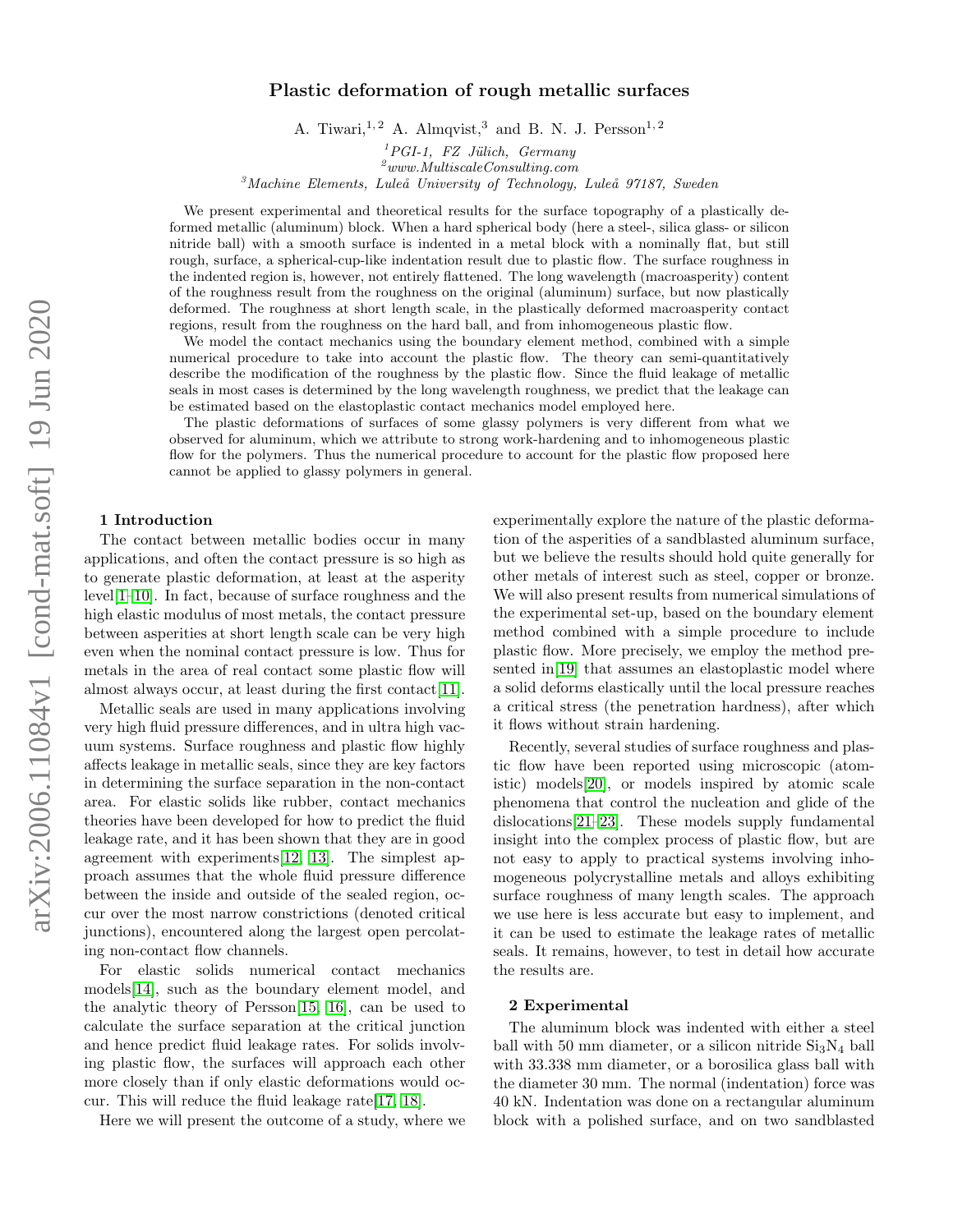aluminum surfaces. The sandblasting was done with glass beads (spherical particles with smooth surfaces) of diameter  $\approx 10 \mu m$  for a time ranging from 5 to 8 minutes using 8 bar air pressure. The topography measurements were performed with Mitutoyo Portable Surface Roughness Measurement device, Surftest SJ-410 with a diamond tip with the radius of curvature  $R = 1 \mu m$ , and with the tip–substrate repulsive force  $F_{\rm N}$  = 0.75 mN. The lateral tip speed was  $v = 50 \text{ }\mu\text{m/s}.$ 

From the the measured surface topography (line scans)  $z = h(x)$  we calculated the one-dimensional (1D) surface roughness power spectra defined by

$$
C_{1D}(q) = \frac{1}{2\pi} \int dx \, \langle h(x)h(0) \rangle e^{iqx} \tag{1}
$$

where  $\langle \ldots \rangle$  stands for ensemble averaging. For surfaces with isotropic roughness the 2D power spectrum  $C(q)$  can be obtained directly from  $C_{1D}(q)$  as described elsewhere[\[24,](#page-8-14) [25\]](#page-8-15). For randomly rough surfaces, all the (ensemble averaged) information about the surface is contained in the power spectrum  $C(q)$ . For this reason the only information about the surface roughness which enter in contact mechanics theories (with or without adhesion) is the function  $C(q)$ . Thus, the (ensemble averaged) area of real contact, the interfacial stress distribution and the distribution of interfacial separations, are all determined by  $C(q)[15, 16]$  $C(q)[15, 16]$  $C(q)[15, 16]$ . Note that, the moments of the power spectrum determines the often quoted standard quantities, which are output of most stylus instruments. Thus, for example, the mean-square (ms) roughness amplitude  $\langle h^2 \rangle$  and the ms slope  $\langle (dh/dx)^2 \rangle$ are given by

and

$$
\langle (dh/dx)^2 \rangle = 2 \int_0^\infty dq \ q^2 C_{1\text{D}}(q),
$$

 $\int_0^{\pi} dq C_{1D}(q),$ 

 $\langle h^2 \rangle = 2 \int_0^\infty$ 

respectively.

Since the surface topography was measured only along line scans  $z = h(x)$ , for the numerical contact mechanics simulations (see Sec. 4) we produced randomly rough surfaces using the random-phase-method described in Appendix D in Ref. [\[26\]](#page-8-16). For generating these surfaces we used the 2D surface roughness power spectra obtained as described above.

### 3 Experimental results

We have performed indentation experiments for three different nominally flat aluminum surfaces, one polished and two sandblasted. Before performing the indentation experiments we measured the surface topography  $z = h(x)$  along several 10 mm long tracks, from which we have calculated the 1D surface roughness power spectra using  $(1)$ .



<span id="page-1-0"></span>FIG. 1: The surface roughness power spectrum as a function of the wavenumber (log-log scale) for two sandblasted aluminum surfaces and one polished aluminum surface. The root-mean-square (rms) roughness amplitude of the three surfaces are  $h_{\rm rms}$  = 15.8, 5.8 and 0.3  $\mu$ m. The corresponding rms slopes are 0.42, 0.45 and 0.04, respectively. The surfaces have nearly vanishing skewness and the kurtosis is close to 3 for all the surfaces.



<span id="page-1-1"></span>FIG. 2: The surface roughness height profile  $h(x)$  of the sandblasted aluminum surface 1 after squeezing a steel ball (radius  $R = 2$  cm) against the aluminum block with the axial force  $F<sub>N</sub>$  = 40 kN for 1 minute. This result in a spherical cup indentation with the same radius of curvature as the steel ball and with the indentation diameter  $\approx 0.8$  cm. The middle line shows the line scan data from inside the indentation, and the bottom line after removing the macroscopic curvature. Note that the high asperities have flat upper surfaces because of plastic flow.

Figure [1](#page-1-0) shows the surface roughness power spectra as a function of the wavenumber (log-log scale) for the sandblasted and polished aluminum surfaces. The root-meansquare (rms) roughness amplitude of the three surfaces are  $h_{\text{rms}} = 15.8$ , 5.8 and 0.3  $\mu$ m, and the corresponding rms slopes are 0.42, 0.45 and 0.04, respectively. The surfaces have nearly vanishing skewness  $(-0.02, 0.13, 0.13)$ −0.05), and the kurtosis (2.7, 2.9 and 3.1) is close to 3 for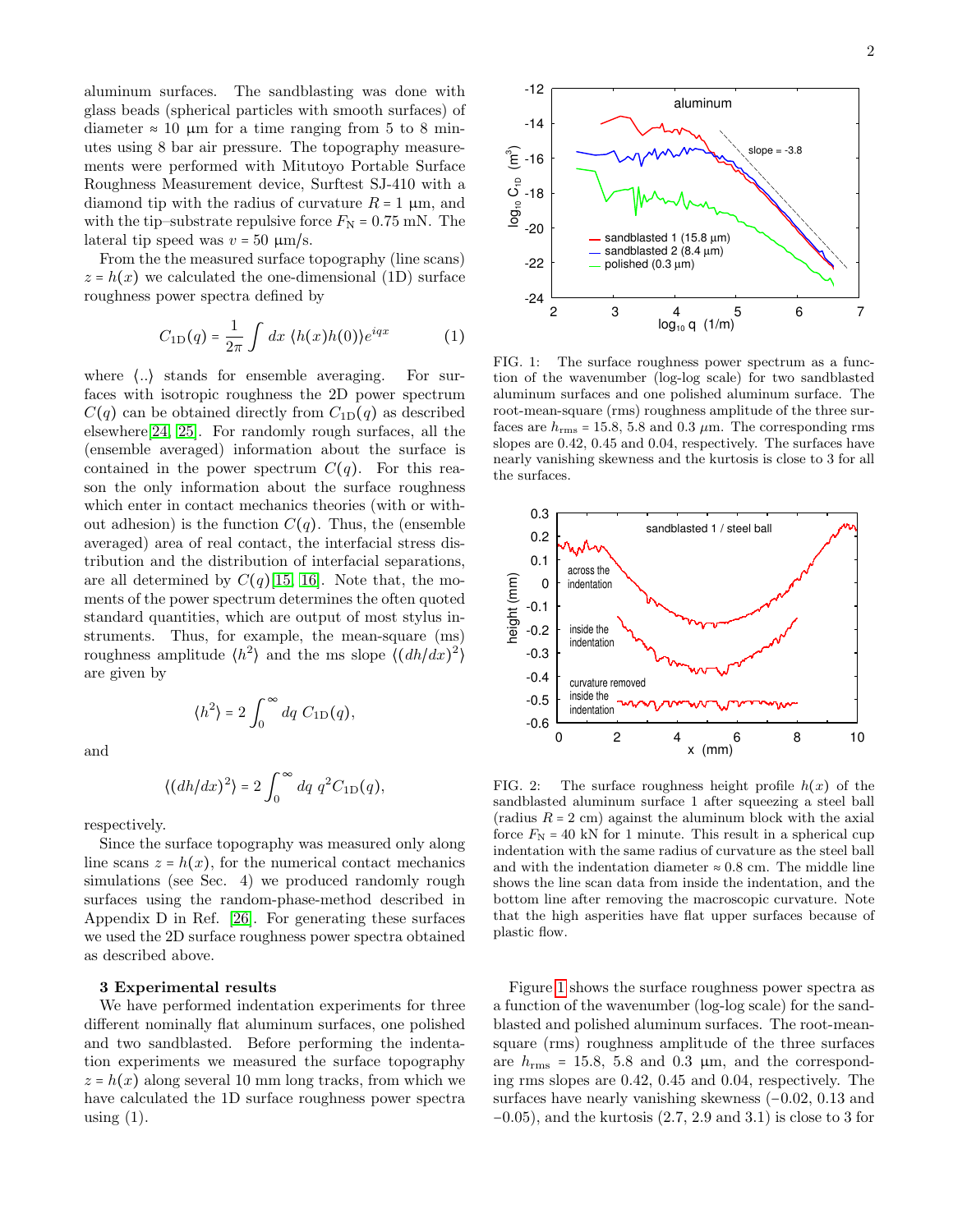

<span id="page-2-1"></span>FIG. 3: The surface roughness height profile  $h(x)$  of the sandblasted aluminum surface 1 (top two lines), and after squeezing the steel ball against the aluminium surface (bottom line). The bottom linescan data is from inside the indentation by first removing the macroscopic curvature. Note that the high asperities have flat upper surfaces because of plastic flow.



<span id="page-2-2"></span>FIG. 4: The surface roughness height distribution  $P_h$  of the sandblasted aluminum surface 1 (red line), and after squeezing the steel ball against the aluminum block (black line). The black line is obtained from the line scan data inside the indentation by first removing the macroscopic curvature. The sharp peak is due to the high asperities have flat upper surfaces (of equal height) because of plastic flow.

all the surfaces, as expected for randomly rough surfaces with a Gaussian height probability distribution.

The sandblasted surface 1 was squeezed against a smooth steel ball, and the sandblasted surface 2 and the polished surface was squeezed against the ceramic ball and the silica glass ball, in all cases with the normal force 40 kN for 1 minute.

Figure [2](#page-1-1) shows the surface roughness height profile  $h(x)$  of the sandblasted aluminum surface 1 after squeezing it against the steel ball. The spherical cup indenta-



<span id="page-2-0"></span>FIG. 5: The surface topography of the sandblasted aluminum surface 2 (top blue line), and of the polished surface, indented with a ceramic ball (Silicon nitride,  $Si<sub>3</sub>N<sub>4</sub>$ ) with diameter 33.3 mm. The axial force  $F_N = 40$  kN for 1 minute. The topography (middle line) is after removing the surface curvature. Also shown is the surface topography of the not indented surface area of the polished ball (bottom green line).



<span id="page-2-3"></span>FIG. 6: The surface topography in Fig[.5](#page-2-0) between the two vertical lines.

tion has nearly the same radius of curvature as the steel ball, and with the indentation diameter  $\approx 0.8$  cm. Also shown in the figure is a line scan from inside the indentation, before and after removing the macroscopic curvature. Note that the high asperities have flat upper surfaces because of plastic flow, while the roughness in the big valleys are left almost unchanged. This is very different from what we observed in Ref. [\[27\]](#page-9-0) for glassy polymers, where during plastic deformation material moved effectively from the top of asperities to the nearby valley, resulting in long wavelength roughness which appeared the same as on the original (undeformed) surface but with smaller amplitude. We attributed this to strong work-hardening. The aluminum surface is most likely already work-hardened by the production procedure, and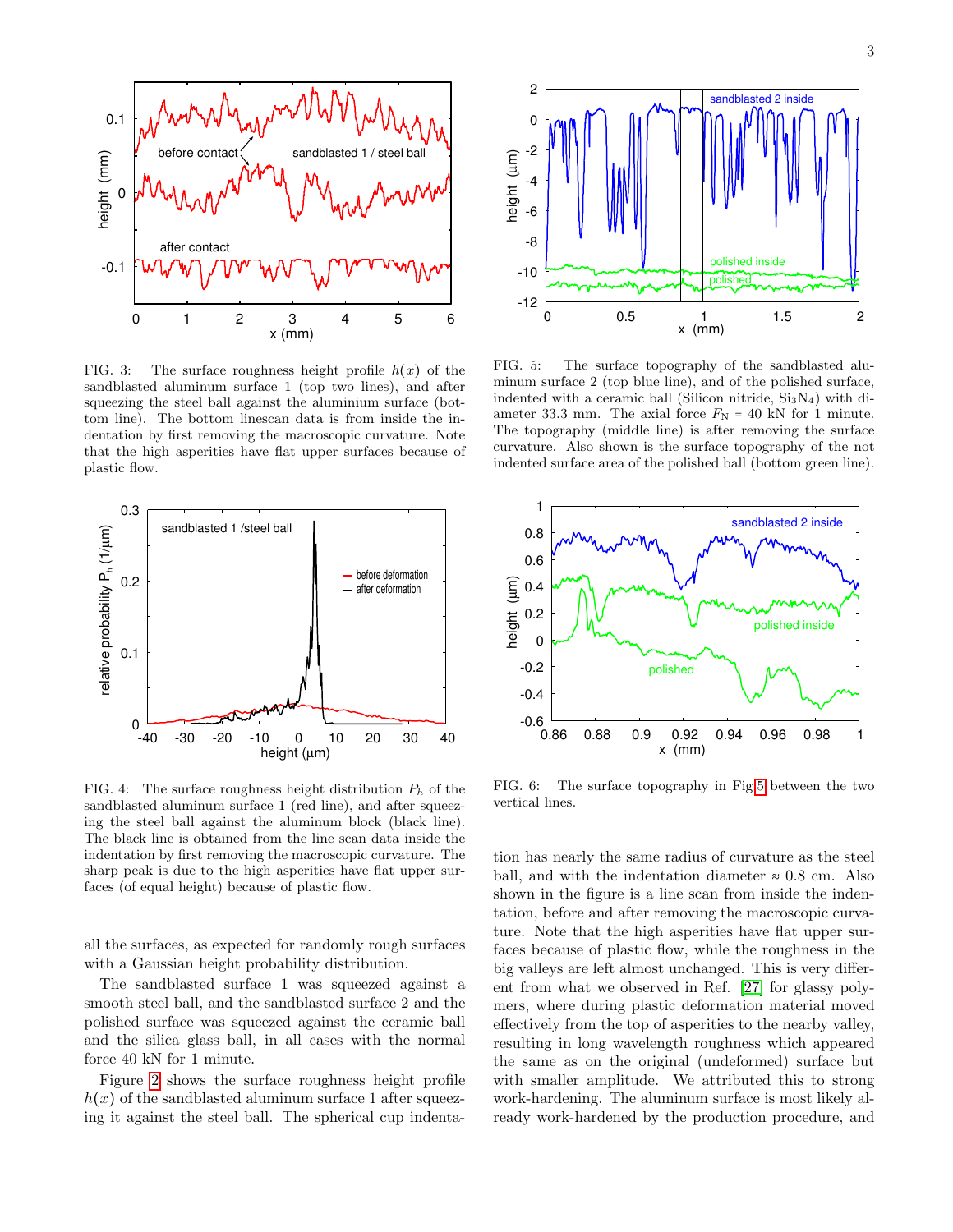

<span id="page-3-3"></span>FIG. 7: The surface roughness power spectrum as a function of the wavenumber (log-log scale) before indentation (blue), and after (black) plastic deformation. For the sandblasted surface 2 indented by the ceramic ball.



<span id="page-3-0"></span>FIG. 8: The height probability distribution of the sandblasted surface 2 (blue line), and after indenting it with the ceramic ball (black line). The height probability distribution of the indented surface is from inside the indented region after removing the surface curvature.

this could explain the very different nature of the plastic flow in the two cases.

Usually the material penetration hardness is defined as the ratio between the external normal force (here  $F_{\rm N}$  = 40 kN) and the projected indentation area (here  $A_0 = \pi r_0^2$  with  $r_0 \approx 4$  mm). This gives  $\sigma_{\rm P} \approx 0.8$  GPa. However, note that only  $\approx 50\%$  of the nominal contact area in Fig. [2](#page-1-1) appears to be plastically deformed. In fact, if a plastically deformed macroasperity contact area is observed at higher magnification, then short wavelength roughness can be observed, and an even smaller fraction than  $\approx 50\%$  of the nominally contact area is plastically deformed (see also discussion below). We conclude that most likely the penetration hardness depends on the length scale (or size of the indentor), a fact which is



<span id="page-3-1"></span>FIG. 9: The surface roughness height profile  $h(x)$  of the sandblasted aluminum surface 2 after squeezing a glass ball (radius  $R = 1.5$  cm) against the aluminum block with the axial force  $F_N = 40$  kN for 1 minute (blue line). This result in a spherical cup indentation with nearly the same radius of curvature as the glass ball. The green line is the same result for a polished aluminum surface. The pink line is the topography of the glass ball. In all cases the curvature of the indentation (or the glass ball) is removed.



<span id="page-3-2"></span>FIG. 10: The surface roughness power spectrum as a function of the wavenumber (log-log scale) before indentation (blue), and after (black) plastic deformation. For the sandblasted surface 2 indented by the glass ball and after removing the curvature of the indentation.

well known from earlier studies using different size of the indentor, or different indentation depth[\[28\]](#page-9-1). There are several different reason for this length-scale dependent hardness, e.g., it may result from a thin work-hardened surface layer.

Figure [3](#page-2-1) shows magnified pictures of the surface topography in Fig. [2.](#page-1-1) The two upper curves are linescans from the sandblasted surface 1 before plastic deformation, and the lower curve shows a linescan from inside the indented region by first removing the macroscopic curvature. Note that the high asperities (at this magnification) appear to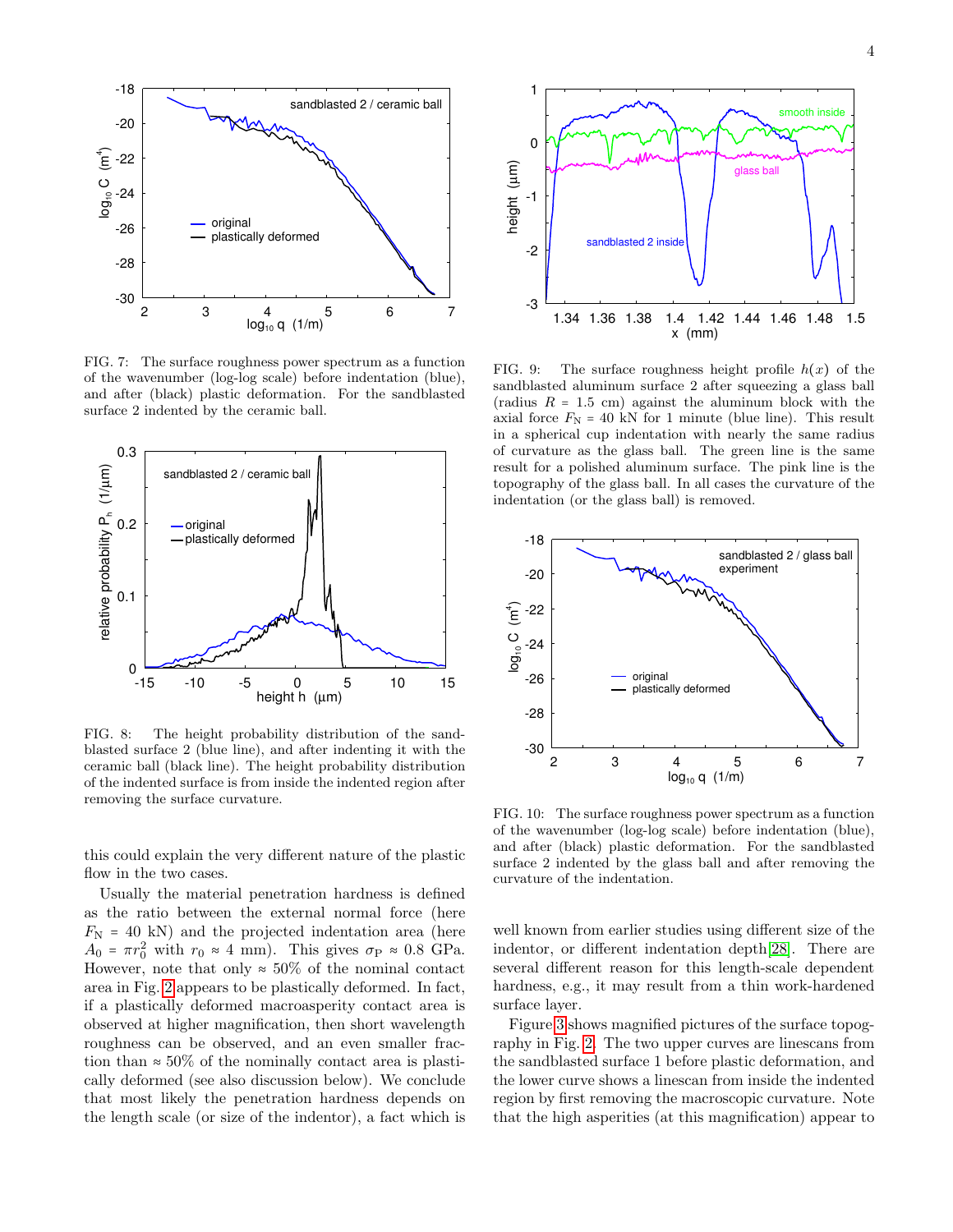

<span id="page-4-0"></span>FIG. 11: The height probability distribution of the sandblasted surface 2 (blue line), and after indenting it with the glass ball (black curve). The height probability distribution of the indented surface is from inside the indented region after removing the surface curvature.

have flat upper surfaces because of plastic flow.

Figure [4](#page-2-2) shows the surface roughness height distribution  $P_h$  of a sandblasted aluminum surface 1 before (red line), and after (black line) squeezing the steel ball against the aluminum block. In the latter case the line scan data is from inside the indentation and obtained by first removing the macroscopic curvature. The sharp peak is due to the flat upper surfaces of the plastically deformed asperities.

The blue line in Fig. [5](#page-2-0) shows the surface topography of the sandblasted surface 2 after indenting it with the ceramic ball. The linescan is from inside the indented region after removing the surface curvature. Similar result for the polished aluminum surface is shown by the upper green line. The lower green line is the measured surface topography of the polished aluminum surface before indenting it with the ball.

Figure [6](#page-2-3) shows a magnified view of segments from the roughness profiles in Fig. [5](#page-2-0) (the region between the two vertical lines). Note that the short-wavelength roughness in the plastically deformed region of the sandblasted surface (blue line), is very similar to that in the indented region of the polished surface (upper green line), and slightly larger than that of the original polished surface (green line). The short wavelength roughness is mainly due to the surface roughness of the ceramic ball (not shown), but in addition some contribution to the roughness may be due to inhomogeneous plastic flow.

Figure [8](#page-3-0) shows the height probability distribution for the sandblasted surface 2 (original surface) (blue), and of from inside the indented region after removing the surface curvature (black).

We have also performed indentation studies using a glass ball. The blue line in Fig. [9](#page-3-1) shows the surface roughness height profile  $h(x)$  of the sandblasted aluminum sur-

face 2 after squeezing the silica glass ball against the aluminum block. The green line is the same result for the polished aluminum surface and the pink line is the topography of the glass ball. Note that the short wavelength roughness of both the sandblasted and polished aluminum surface are very similar to that of the glass ball. This is due to the plastic imprint of the glass ball roughness in the contact regions with the aluminum surface. Recall that the penetration hardness of the silica glass is several times higher than that of the aluminum so only the aluminum will flow plastically.

Figure [10](#page-3-2) shows the surface roughness power spectrum as a function of the wavenumber (log-log scale) before indentation (blue), and after (black) plastic deformation. The results are for the sandblasted surface 2 indented by the glass ball.

Figure [11](#page-4-0) shows the height probability distribution of the sandblasted surface 2 (blue line), and after indenting it with the glass ball (black curve). The height probability distribution of the indented surface is from inside the indented region after removing the surface curvature.

### 4 Numerical simulation

We have performed numerical simulations of the plastic deformation of rough surfaces. We use the boundary element method (BEM) first described in [\[19\]](#page-8-10), which treats the elastic deformations exactly (within the small slope approximation), and the plastic deformations is considered within the elastoplastic approximation. In this model the solid deform elastically as long as the surface stress is below the penetration hardness  $\sigma_{\rm P}$ . When the local stress reach the penetration hardness, the solid flow plastically without work hardening. In the model the plastic flow is taken into account by moving the surface grid point downwards in such a way that the local stress in the plastically deformed area is always equal to the penetration hardness. The numerical solution procedure is based on spectral theory, and an FFT-accelerated approach is applied to increase the computational efficiency. Inputs to the model is the geometries and roughness of the contacting bodies, their Young's modulus of elasticity, the Poisson ratios, and the indentation hardness of the softer of the two surfaces. It predicts the contact pressure distribution and the corresponding elastic and plastic deformations of the contacting bodies. Parameters like the real area of contact, the ratio of plastically deformed to the nominal contact area, can also be deduced by postprocessing the results. This BEM-based elastoplastic approach has also been frequently employed in other works, see e.g. [\[16,](#page-8-7) [18,](#page-8-9) [29–](#page-9-2)[34\]](#page-9-3).

We have performed calculations for the sandblasted surface 2. Since the topography of this surface was measured only along a line, we first calculated the 2D surface roughness power spectrum from the 1D power spectrum[\[24,](#page-8-14) [25\]](#page-8-15). Next we generated mathematically a randomly rough surface with the powers spectrum of sur-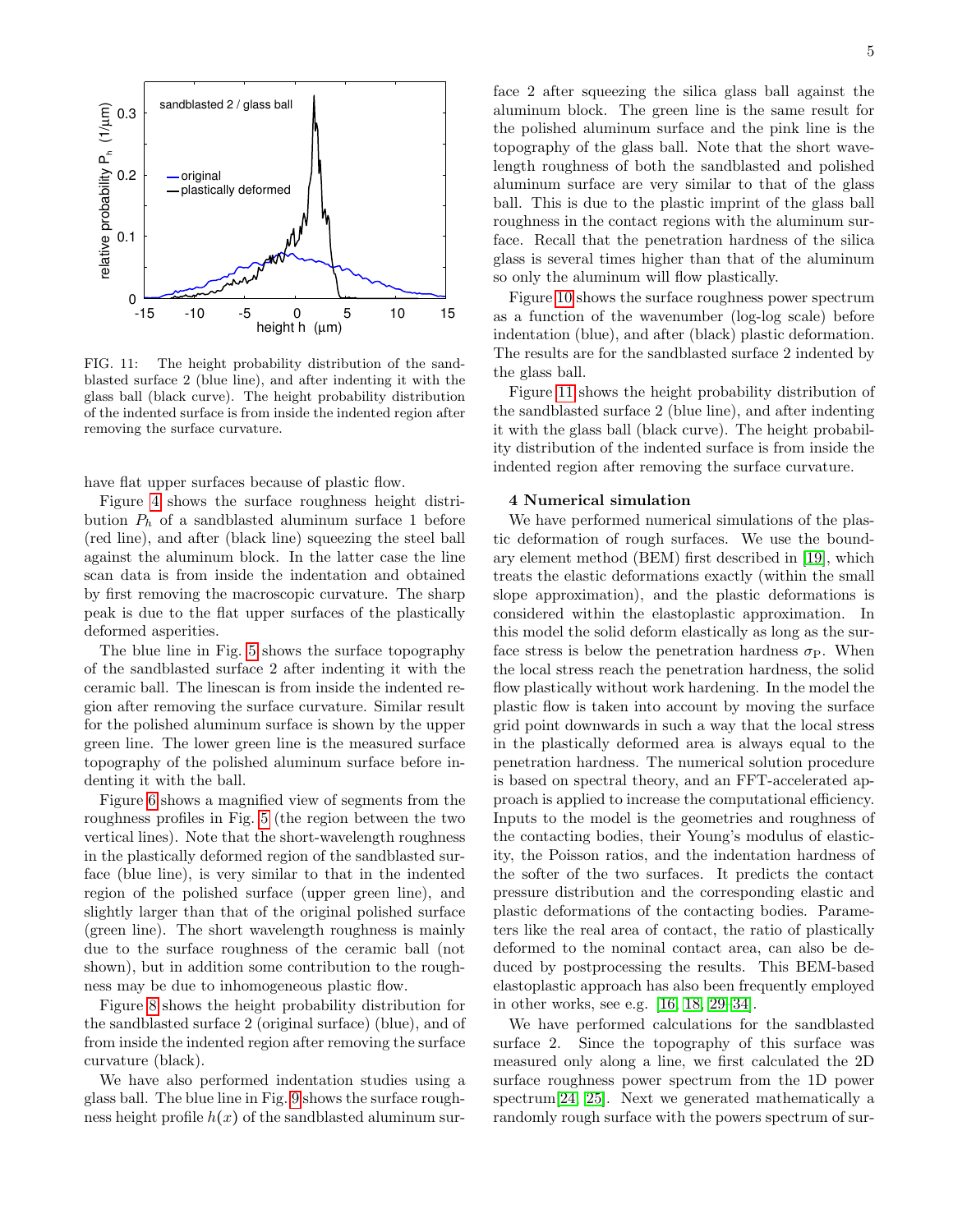

<span id="page-5-1"></span>FIG. 12: Calculated plastic and elastoplastic deformations due to a load corresponding to the nominal contact pressure 1 GPa. Depicted in (a) are the original surface topography (thin line), and the plastically deformed profile (thick line), and depicted in (b) are the surface topography during contact with a flat surface (thin line), and the plastically deformed profile (thick line).



<span id="page-5-2"></span>FIG. 13: The calculated height probability distribution before (blue) and after (black) squeezing the rough surface against a perfectly smooth surface with the nominal contact pressure 1 GPa.



<span id="page-5-0"></span>FIG. 14: The calculated surface roughness power spectrum as a function of the wavenumber (log-log scale) before indentation (blue), and after (black) plastic deformation with the nominal contact pressure 1 GPa, and of the deformed surface during indentation (contact pressure 1 GPa) (gray).



<span id="page-5-3"></span>FIG. 15: The measured surface roughness power spectrum (for the ceramic ball on the sandblasted surface 2) as a function of the wavenumber (log-log scale) before indentation (blue), and after (black) plastic deformation. The same as in Fig. [7](#page-3-3) but plotted on a reduced wavenumber scale.

face 2 using the procedure described in Appendix D in Ref. [\[26\]](#page-8-16). However, we have not used the full power spectrum as this would result in a surface with roughness over too many length scales or degrees of freedom. Thus, the surface we use has the size  $2048 \times 2048$  grid points, and reproduce the measured power spectrum for  $q < q_1$  with  $q_1 \approx 5 \times 10^5 \text{ m}^{-1}.$ 

We consider now squeezing a rigid and perfectly flat surface against an elastoplastic solid with the surface roughness obtained as described above. We assume the nominal contact pressure 1 GPa which is similar as the nominal contact pressure acting in the indented region in the experiments. We assume the Young's elastic modulus  $E = 69$  GPa, the Poisson ratio  $\nu = 0.33$ , which are typical values for aluminum. We also assume the aluminum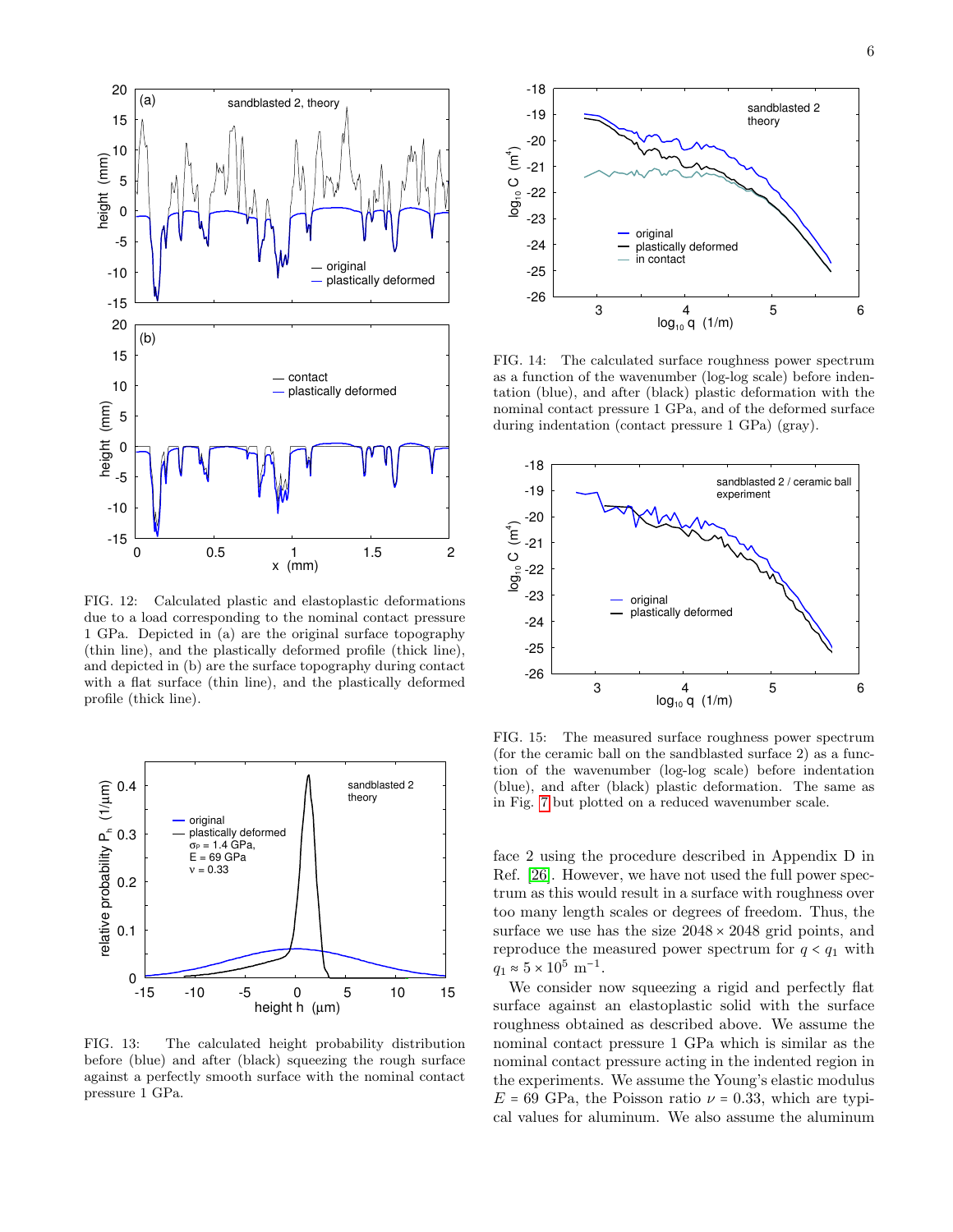

<span id="page-6-0"></span>FIG. 16: The measured surface roughness power spectrum (for the glass ball on the sandblasted surface 2) as a function of the wavenumber (log-log scale) before indentation (blue), and after (black) plastic deformation. The same as in Fig. [10](#page-3-2) but plotted on a reduced wavenumber scale.



<span id="page-6-1"></span>FIG. 17: The relative contact area  $A/A_0$  as a function of the magnification  $\zeta$  (lower log-scale) or as a function of the wavenumber  $q = \zeta q_0$  (upper log-scale) as obtained using the Persson contact mechanics theory with the power spectrum shown in Fig. [14](#page-5-0) (blue line). The relative elastic contact area and plastic contact area are shown separately as the red and green lines, respectively. In the calculation we have used the elastoplastic parameters given in the text.

penetration hardness 1.4 GPa.

The rough surface has the size  $L \times L$  with  $L \approx 12.5$  mm. In Fig. [12](#page-5-1) we show a 2 mm long line scan of the the calculated surface topography. In (a) we show the original surface topography (thin line), and of the plastically deformed profile (thick line). In (b) we show the surface topography during contact with a flat surface (thin line), and of the plastically deformed profile (thick line). Note that in (b) the elastic rebound makes the upper surface of the plastically deformed asperities curved. Note also in (a) that the surface roughness below the plastically deformed region is unchanged. Since the total volume of the solid must be (nearly) unchanged, in reality material must flow also in the tangential direction, which result in some modification of the roughness also in the regions which was not in contact with the flat countersurface. For materials which undergoes work hardening this tangential flow becomes very important and can result in a complete breakdown of the plastic flow procedure used in the present paper, as indeed observed for polyethylene in Ref. [\[27\]](#page-9-0) (see also Discussion).

Figure [13](#page-5-2) shows the calculated height probability distribution before (blue) and after (black) squeezing (and removing) the rough surface against the flat rigid countersurface. Both the original and plastically deformed surface have similar height distribution as observed in the experiment (compare to Fig. [8](#page-3-0) and Fig. [11\)](#page-4-0).

Figure [14](#page-5-0) shows the calculated surface roughness power spectrum as a function of the wavenumber (log-log scale) before indentation (blue), and after plastic deformation (black). Also shown is the power spectrum of the surface of the solid when in contact with the flat rigid countersurface (gray). Note that for large wavenumber the plastically deformed surface and the surface in contact with the flat rigid surface exhibit the same surface roughness power spectrum. This is due to the fact that the large wavenumber roughness is due to the surface roughness in the regions not in contact with the flat surface, and this part is nearly unchanged. However, the surface area occupied by this (nearly unchanged) surface roughness is smaller than for the original surface, and this explain why the power spectrum for large wavenumbers of the plastically deformed surface is smaller than for the original surface.

In order to compare the measured power spectrum with the calculated ones, we show again in Fig. [15](#page-5-3) and Fig. [16](#page-6-0) the measured power spectra (from Fig. [7](#page-3-3) and Fig. [10\)](#page-3-2) but now on the same wavenumber interval as in Fig. [14.](#page-5-0) Comparing Fig. [14](#page-5-0) with Fig. [15](#page-5-3) and [16,](#page-6-0) we conclude that the calculated power spectrum of the plastically deformed surface is similar to the measured one, but shows a slightly larger reduction in the magnitude of  $C(q)$  then the measured one. This may indicate that the penetration hardness we used is slightly too small, but we have made no attempt to optimize the agreement with the experiments by changing the magnitude of  $\sigma_{\rm P}$ .

The Persson contact mechanics theory[\[15\]](#page-8-6) can be used to study the nature of the contact area as we increase the magnification. When we study the interface at the magnification  $\zeta$  we only observe surface roughness with wavenumber  $q < \zeta q_0$ , where  $q_0$  is the smallest wavenumber. Thus for  $\zeta = 1$  (or  $\log_{10} \zeta = 0$ ) we do not observe any roughness and since the nominal contact pressure  $p = 1$  GPa is below the penetration hardness stress  $\sigma_{\rm P}$  = 1.4 GPa there is no plastic deformation, i.e.  $A_{el}/A_0 = 1$ and  $A_{\text{pl}}/A_0 = 0$ . When we increase the magnification we observe surface roughness and the contact area decreases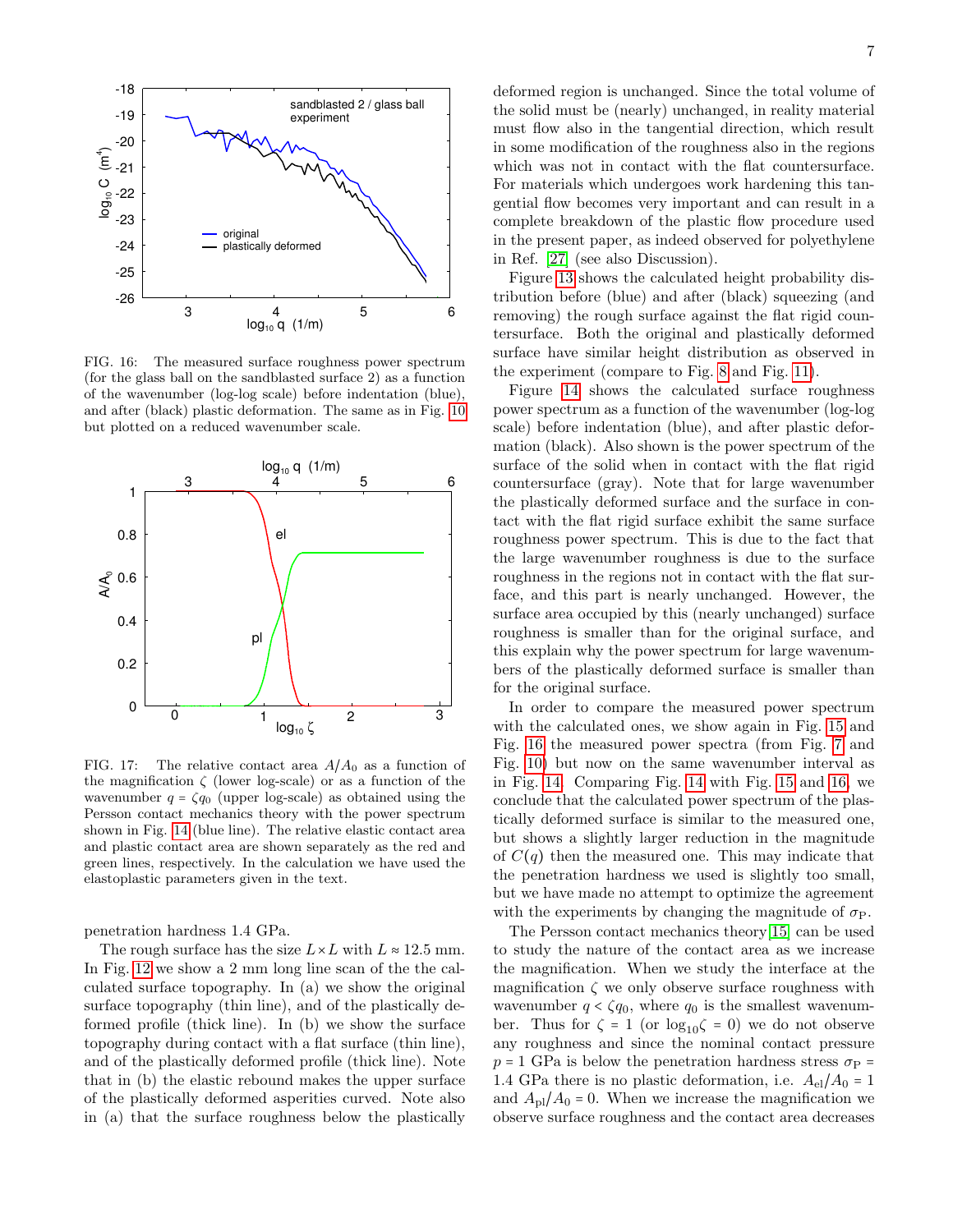

<span id="page-7-0"></span>FIG. 18: Two limiting behavior of the plastic deformation of a surface sinus-roughness-component. (a) For a material without work hardening (e.g., a material already strongly work hardened) the plastic flow is localized to the region where the solid make contact with the countersurface, here assumed to be a flat rigid surface. (b) For a material which undergoes strong work hardening the flow of material is more long range, resulting in material transfer to the valley region, effectively resulting in a sinus profile with smaller amplitude.

and the contact stress increases until it becomes large enough to induce plastic flow.

Figure [17](#page-6-1) shows the relative contact area  $A/A_0$  as a function of the magnification  $\zeta$  (lower scale) or as a function of the wavenumber  $q = \zeta q_0$  (upper scale) as obtained using the Persson contact mechanics theory with the power spectrum shown in Fig. [14](#page-5-0) (blue line). The relative elastic contact area and plastic contact area are shown separately as the red and green lines, respectively. In the calculation we have used the same elastoplastic parameters as in the numerical simulations using the BEMbased approach.

The result in Fig. [17](#page-6-1) are consistent with the power spectra shown in Fig. [14](#page-5-0)[-16.](#page-6-0) Thus, Fig. [17](#page-6-1) shows that the long wavelength roughness components for  $\log_{10}q$ 3.5 are elastically deformed, and this explain why in this wavenumber region the power spectrum of the plastically deformed surface is close to that of the original surface in Fig. [14](#page-5-0)[-16.](#page-6-0) For  $\log_{10}q > 4.2$  the Persson theory predict that the contact is fully plastic which explain why the power spectrum of the plastically deformed surface is the same in and out of contact with the flat surface in this wavenumber region.

# 5 Discussion

The simple procedure used above to describe the plastic flow produces plastically deformed surfaces with height probability distributions and surface roughness power spectra in semi-quantitative agreement with the experimental data. In our study we used an aluminum block, but the results are probably applicable for other metals as well, assuming negligible work hardening so the simple elastoplastic description with a constant penetration hardness is a reasonable approximation. However, the following points need to be taken into consideration:

(a) The penetration hardness depends on the length scale. Suppose we indent a solid with a rigid perfectly smooth sphere. If we look at the indentation at low mag-

nification we do not see any surface roughness and we would calculate the penetration hardness  $\sigma_{\rm P} = F_{\rm N}/A_0$ , where  $A_0 = \pi r_0^2$  is the projected contact area (a circular area). This is, in fact, the standard definition of the penetration hardness. However, in general we do not make plastic contact everywhere within the apparent (projected) contact area  $A_0$ . It is clear from this fact that the penetration hardness at the asperity length scale must be higher than at the macroscopic length scale. If we increase the magnification further we may observe that within the plastically deformed (macro) asperity contact regions there may be regions which are not plastically deformed, corresponding to an even higher penetration hardness at even shorter length scale. To obtain the correct contact mechanics observed at high magnification is is necessary to include the length (or magnification) dependency of the penetration hardness.

(b) At very short length scale the plastic flow may be inhomogeneous. This implies that if one indent a perfectly smooth surface of a solid with a spherical ball with perfectly smooth surface, roughness may be generated in the indented surface area[\[20\]](#page-8-11)

(c) The procedure used above to describe the plastic flow gives plastically deformed surfaces with roughness in relative good agreement with experiment for the aluminum block we used. But this result is expected only if there is no work hardening. The aluminum block we used has probably already undergone strong work hardening during the preparation process, and the results presented above may not be valid for a thermally annealed metal block. In an earlier study we have found that for some polymers, in particular polyethylene, the plastically deformed surface exhibit a perfectly symmetric Gaussianlike height probability distribution, in contrast to the strongly skewed height distribution we observe for aluminum (see Fig. [8](#page-3-0) and Fig. [13\)](#page-5-2). We interpret this as resulting from strong work hardening, which effectively result in flow of materials, from the top of asperities to the nearby wells as indicated in Fig. [18.](#page-7-0) Only by assuming this can the experimental data for polymers be understood.

The study presented in this paper is relevant for the fluid leakage in metallic seals. Metallic seals are usually made from steel, copper or bronze, and these metals usually have work hardened surface layers and should deform plastically in a similar way as the aluminum block studied here. Thus, we believe that the theory approach used here in combination with, e.g. the critical junction theory, may be used to estimate the leakage of metallic seals. Such an (experimental and theory) study will be reported on elsewhere[\[35\]](#page-9-4).

## 6 Summary and conclusion

We have presented experimental and matching computer simulation results pertaining to indentation of rough aluminum surfaces with balls made of steel, ce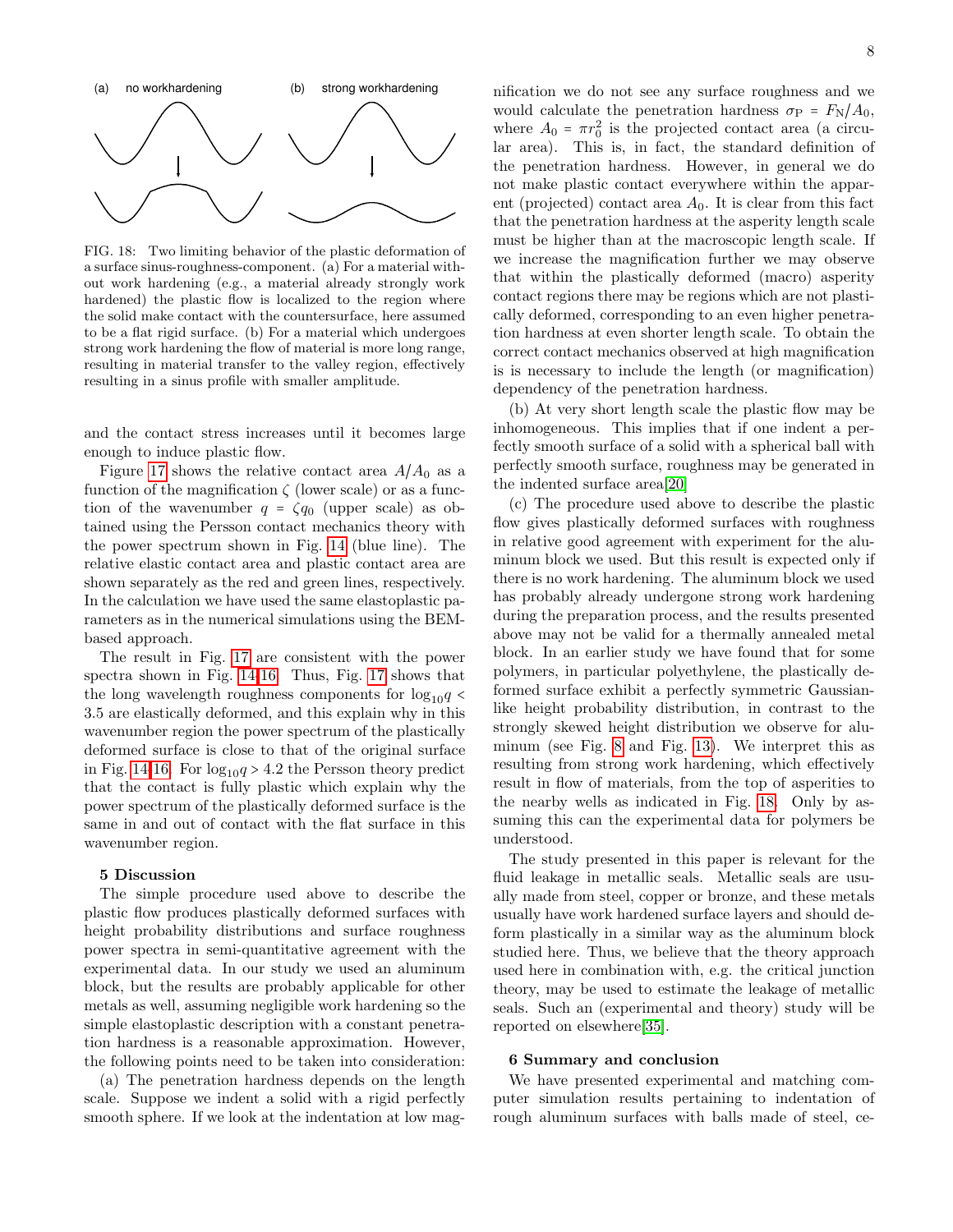ramic and silica glass. We found that the BEM-based approach, with a simple way to include plasticity within the elastoplastic model description, can be used to predict the height probability distribution and the surface roughness power spectra of the plastically deformed surfaces. The experimental- and the numerical simulation results, are also consistent with the predictions of the Persson contact mechanics theory for the elastic and plastic contact area as a function of the magnification. The contact area is of direct importance for the leakage of seals as it determines when the contact area percolate and the leakage vanish. This study, combined with findings in [\[27\]](#page-9-0), indicate that work hardening will strongly affect the nature of the plastically deformed roughness: for material with strong work hardening there is, at present, no simple numerical approach to predict the surface topography of plastically deformed surfaces.

Acknowledgments: BNJP acknowledges support by the DFG-grant: PE 807/12-1.

AA acknowledgeds support from VR (The Swedish Reseach Council): DNR 2019-04293.

- <span id="page-8-0"></span>[1] B.N.J. Persson, Sliding Friction: Physical Principles and Applications, Springer, Heidelberg (2000).
- [2] E. Gnecco and E. Meyer, Elements of Friction Theory and Nanotribology, Cambridge University Press (2015).
- [3] J.N. Israelachvili, *Intermolecular and Surface Forces*, (Academic, London), 3rd Ed. (2011).
- [4] J.R. Barber, Contact Mechanics (Solid Mechanics and Its Applications), Springer (2018).
- [5] B.N.J. Persson, Contact mechanics for randomly rough surfaces, Surface Science Reports 61, 201 (2006).
- [6] AI Vakis, VA Yastrebov, J Scheibert, C Minfray, L Nicola, D Dini, A Almqvist, M Paggi, S Lee, G Limbert, JF Molinari, G Anciaux, R Aghababaei, S Echeverri Restrepo, A Papangelo, A Cammarata, P Nicolini, C Putignano, G Carbone, M Ciavarella, S Stupkiewicz, J Lengiewicz, G Costagliola, F Bosia, R Guarino, NM Pugno, MH Müser, Modeling and simulation in tribology across scales: An overview, Tribology International (TRIBINT-D-17-01694 - Accepted Manuscript).
- [7] F. Bowden and D. Tabor, The Friction and Lubrication of Solids, Number v. 1 in Oxford Classic Texts in the Ph, Clarendon Press (2001).
- [8] J.A. Greenwood, Contact of rough surfaces, in Fundamentals of Friction: Macroscopic and Microscopic Processes, 37-56. Kluwer (1992).
- [9] L. Kogut and I. Etsion, Elastic-Plastic Contact Analysis of a Sphere and a Rigid Flat, ASME J. Appl. Mech. 69, 657 (2002)
- <span id="page-8-1"></span>[10] H. Ghaednia, X. Wang, S. Saha, Y. Xu, A. Sharma, and R.L. Jackson, A Review of Elastic-Plastic Contact Mechanics, Applied Mechanics Reviews 69, 060804 (2017).
- <span id="page-8-2"></span>[11] D. Tabor, The hardness of metals, Clarendon Press, Oxford, UK (1951).
- <span id="page-8-3"></span>[12] B. Lorenz, B.N.J. Persson, Leak rate of seals: Effectivemedium theory and comparison with experiment, The European Physical Journal E 31, 159 (2010)
- <span id="page-8-4"></span>[13] B. Lorenz, B.N.J. Persson, *Leak rate of seals: Compar*ison of theory with experiment, Europhysics Letters 86, 44006 (2009).
- <span id="page-8-5"></span>[14] Martin H Müser, Wolf B Dapp, Romain Bugnicourt, Philippe Sainsot, Nicolas Lesaffre, Ton A Lubrecht, Bo NJ Persson, Kathryn Harris, Alexander Bennett, Kyle Schulze, Sean Rohde, Peter Ifju, W Gregory Sawyer, Thomas Angelini, Hossein Ashtari Esfahani, Mahmoud Kadkhodaei, Saleh Akbarzadeh, Jiunn-Jong Wu, Georg Vorlaufer, Andras Vernes, Soheil Solhjoo, Antonis I Vakis, Robert L Jackson, Yang Xu, Jeffrey Streator, Amir Rostami, Daniele Dini, Simon Medina, Giuseppe Carbone, Francesco Bottiglione, Luciano Afferrante, Joseph Monti, Lars Pastewka, Mark O Robbins, James A Greenwood, Meeting the contact-mechanics challenge, Tribology Letters 65, 118 (2017).
- <span id="page-8-6"></span>[15] BNJ Persson Theory of rubber friction and contact mechanics, The Journal of Chemical Physics 115, 3840 (2001)
- <span id="page-8-7"></span>[16] A. Almqvist, C. Campan, N. Prodanov and B.N.J. Persson, Interfacial separation between elastic solids with randomly rough surfaces: Comparison between theory and numerical techniques, Journal of the Mechanics and Physics of Solids 59, 2355 (2011).
- <span id="page-8-8"></span>[17] B.N.J. Persson, Leakage of metallic seals: role of plastic deformations, Tribology Letters 63, 42 (2016).
- <span id="page-8-9"></span>[18] F. Peréz Ràfols, R. Larsson, S. Lundström, P. Wall, A. Almqvist, A stochastic two-scale model for pressuredriven flow between rough surfaces, Proceedings of the Royal Society A: Mathematical, Physical and Engineering Sciences, 472(2190), 20160069 (2016).
- <span id="page-8-10"></span>[19] A. Almqvist, F. Sahlin, R. Larsson, S. Glavatskih, On the dry elasto-plastic contact of nominally flat surfaces, Tribology international, 40(4), 574-579 (2007).
- <span id="page-8-11"></span>[20] A.R. Hinkle, W.G. Nöhring, R. Leute, T. Junge, L. Pastewka, The emergence of small-scale self-affine surface roughness from deformation, Science advances 6, 0847 (2020).
- <span id="page-8-12"></span>[21] S.P. Venugopalan, N. Irani, L. Nicola, Plastic contact of self-affine surfaces: Persson's theory versus discrete dislocation plasticity, Journal of the Mechanics and Physics of Solids 132, 103676 (2019).
- [22] N. Irani, L. Nicola, Modelling surface roughening during plastic deformation of metal crystals under contact shear loading, Mechanics of Materials 132, 66 (2019).
- <span id="page-8-13"></span>[23] S.P. Venugopalan, L. Nicola, Indentation of a plastically deforming metal crystal with a self-affine rigid surface: A dislocation dynamics study, Acta Materialia 165, 709 (2019).
- <span id="page-8-14"></span>[24] P.R. Nayak, Random Process Model of Rough Surfaces, J. Lubrication Technol. 93, 398 (1971).
- <span id="page-8-15"></span>[25] G. Carbone, B. Lorenz, B.N.J. Persson, A. Wohlers Contact mechanics and rubber friction for randomly rough surfaces with anisotropic statistical properties, The European Physical Journal E29, 275 (2009).
- <span id="page-8-16"></span>[26] B.N.J. Persson, O. Albohr, U. Tartaglino, A.I. Volokitin and E. Tosatti, On the nature of surface roughness with application to contact mechanics, sealing, rubber friction and adhesion, J. Phys.: Condens. Matter 17, R1 (2005)